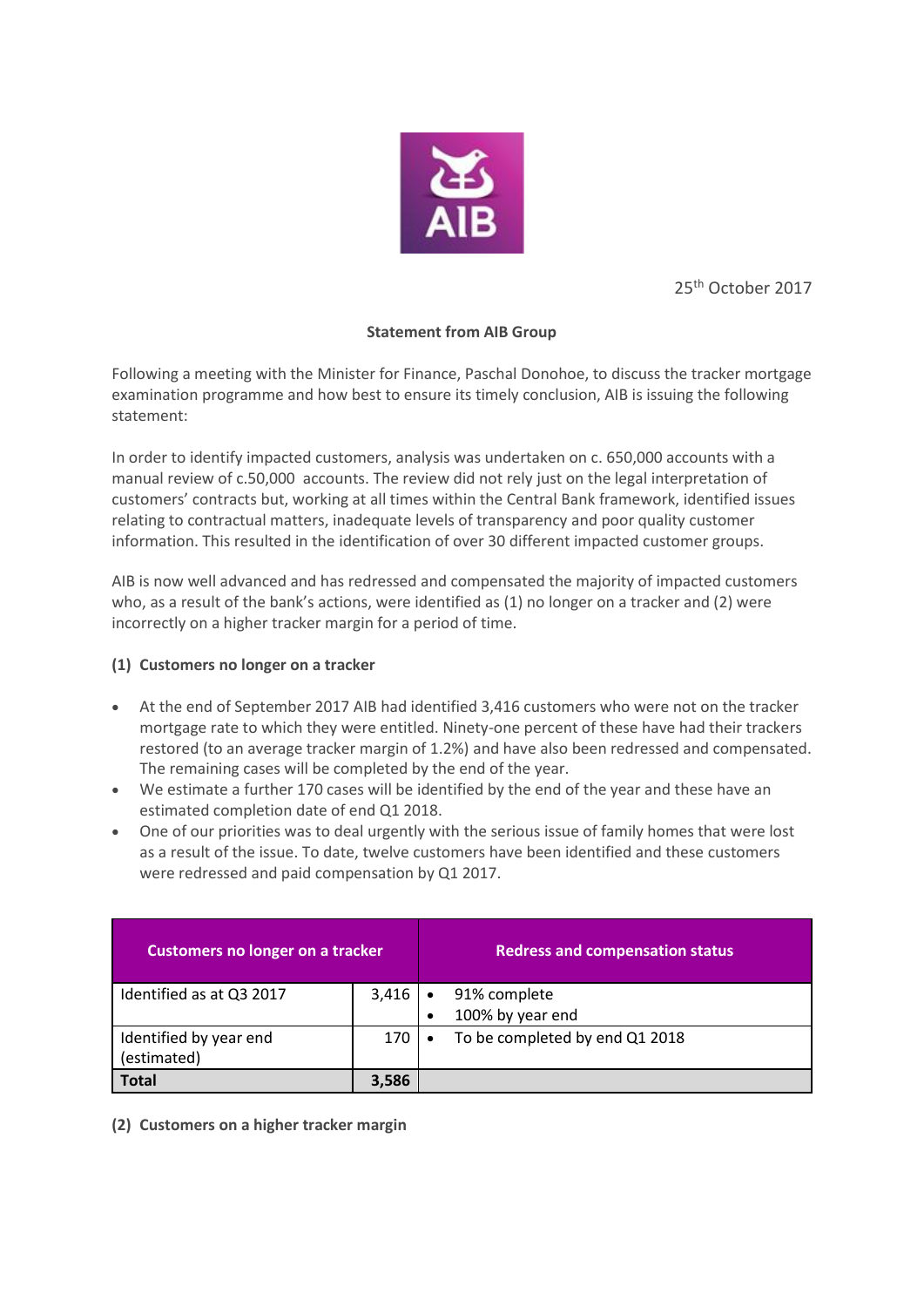- During the review we also established that some customers, who remained on a tracker mortgage, were incorrectly charged a higher tracker margin.
- The majority of these were impacted for a short period of time and less than  $\epsilon$ 500.
- Two thirds of these customers will be redressed and compensated by the end of this year, with the remainder to be completed by the end of Q1 2018.

| <b>Customers on a higher tracker margin</b> |       | <b>Redress and compensation status</b>      |
|---------------------------------------------|-------|---------------------------------------------|
| Identified as at Q3 2017                    | 736   | 53% complete                                |
|                                             |       | 100% by year end<br>٠                       |
| Identified by year end                      | 280 I | To be completed by end Q1 2018<br>$\bullet$ |
| (estimated)                                 |       |                                             |
| <b>Total</b>                                | 1.016 |                                             |

### **AIB approach to tracker examination:**

AIB commenced its investigation in August 2015, and the bank in that year made a provision of €190m to cover redress and related costs, €133m of which has been utilised. Approximately 500 people have been deployed to work on the review. From December 2015 the review has been conducted in accordance with the Central Bank framework and independently assured by KPMG. The programme includes putting customers back on the correct rate, refunding, compensating, and access to an independent appeals process.

AIB again sincerely apologises to customers and reiterates this should never have happened. AIB's CEO Bernard Byrne confirmed to the Minister during their discussions of the commitment of management and Board to bring the programme to a conclusion as quickly as possible in the interests of impacted customers. Our priority is to continue the progress we have already made, with all the necessary resources at our disposal, in compliance with the Central Bank's framework.

While the programme and examination continues, the significant progress outlined above positions the bank to achieve a conclusion of the programme, subject to the final agreement and approval of the Central Bank.

AIB has endeavoured to implement the most thorough and effective response to an issue that should not have arisen.

**FNDS** 

#### **Notes:**

**Customer Freephone Helpline**